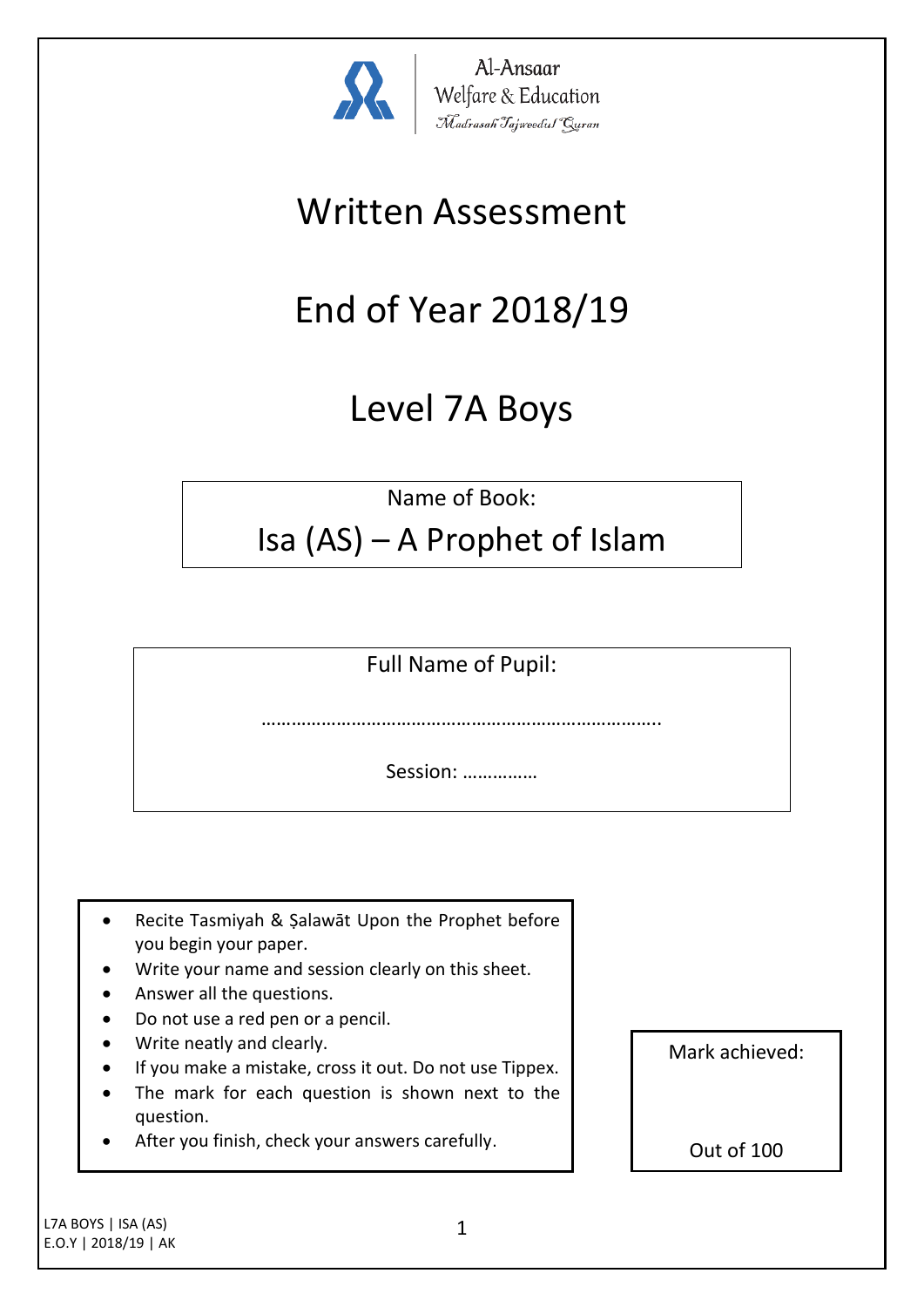### **Section A**

| <b>Term</b>                          | <b>Meaning</b> |
|--------------------------------------|----------------|
| Bayt-ul-Maqdis                       |                |
| Bay-ul-Laham                         |                |
| Khadims                              |                |
| Miraj                                |                |
| Hawariyyin                           |                |
| Prophet which Tawrat was revealed to |                |
| Prophet which Injil was revealed to  |                |
| Ibadah                               |                |
| Qiyamah                              |                |
| Tawhid                               |                |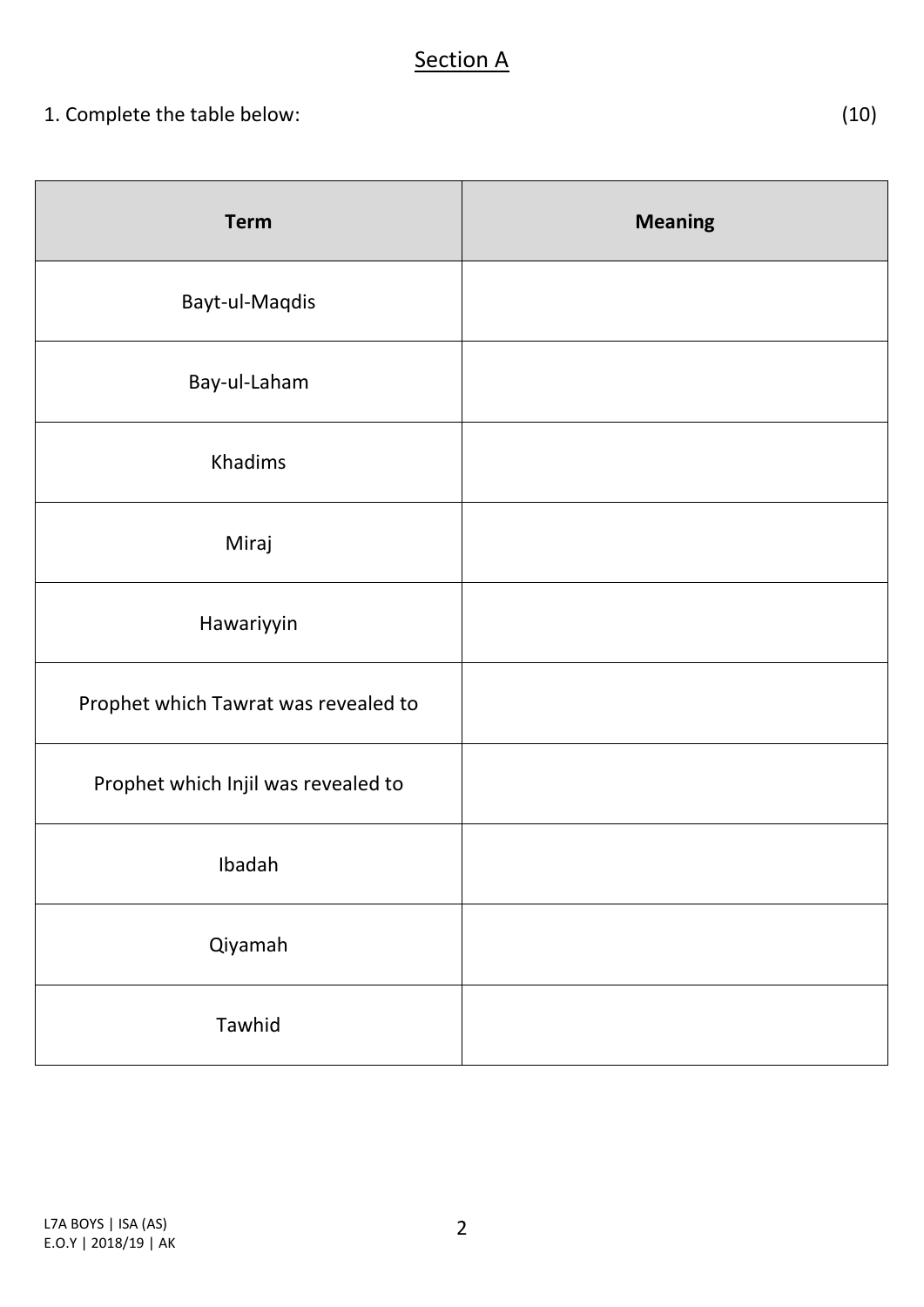

3. Complete the table by ticking True or False. (6)

|                | Statement                                                                                                    | <b>True</b> | False |
|----------------|--------------------------------------------------------------------------------------------------------------|-------------|-------|
| $\overline{1}$ | Allah instructed to those who wished to look after Maryam<br>(AS) to throw the pen into the river.           |             |       |
| $\overline{2}$ | Whoever's pen didn't flow against the current, the owner<br>would be the guardian of Maryam (AS)             |             |       |
| 3              | Allah would place food, drink and out of season fruits for<br>Maryam (AS)                                    |             |       |
| $\overline{4}$ | Zakariyya (AS) prayed to Allah to grant him a pious child                                                    |             |       |
| 5              | Allah granted Maryam (AS) prophethood                                                                        |             |       |
| 6              | Allah answered Zakariyya's (AS) prayers and the sign was that<br>he will not be able to speak for three days |             |       |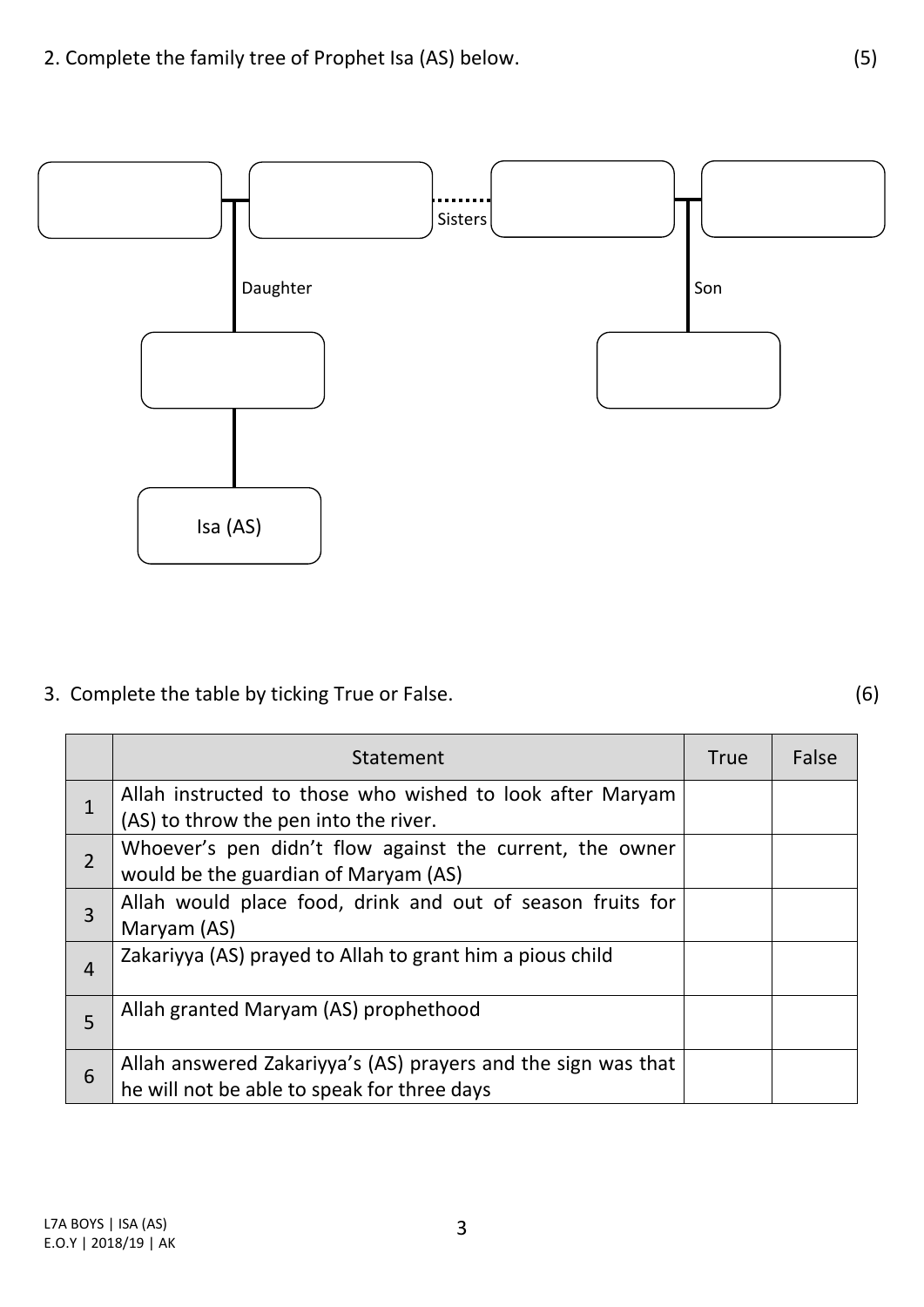4. Fill in the blanks with the words that are in the box: (15)

| book         | baby          | Israel | prophet | Dates         |
|--------------|---------------|--------|---------|---------------|
| Spring water | Jibra'il (AS) | Sair   | wisdom  | Maryam (AS)   |
| Maryam (AS)  | messenger     | son    | Adam    | Bait-ul-Laham |

1. Archangel ………………………………. appeared before………………………. in a human form.

2. Allah sent glad tidings to……………………………. of a …………………………….

3. Isa (AS) will be able to speak to people whilst still a ………………………………. in a cradle and become a great ………………………. of Allah.

4. Allah will teach Isa (AS) the …………………………. give him ……………………………. and will make him a ………………………………………. to the children of …………………………………

5. Allah wanted to show people that he could create a child without a father just as he created

………………………… without a father and mother.

6. Maryam (AS) left Bayt-ul-Maqdis and went to a mountain known as …………………………….

which is known today as ………………………………………………………….

7. Allah placed for Maryam (AS) a ……………………………. and ……………………………………. to regain her energy and health.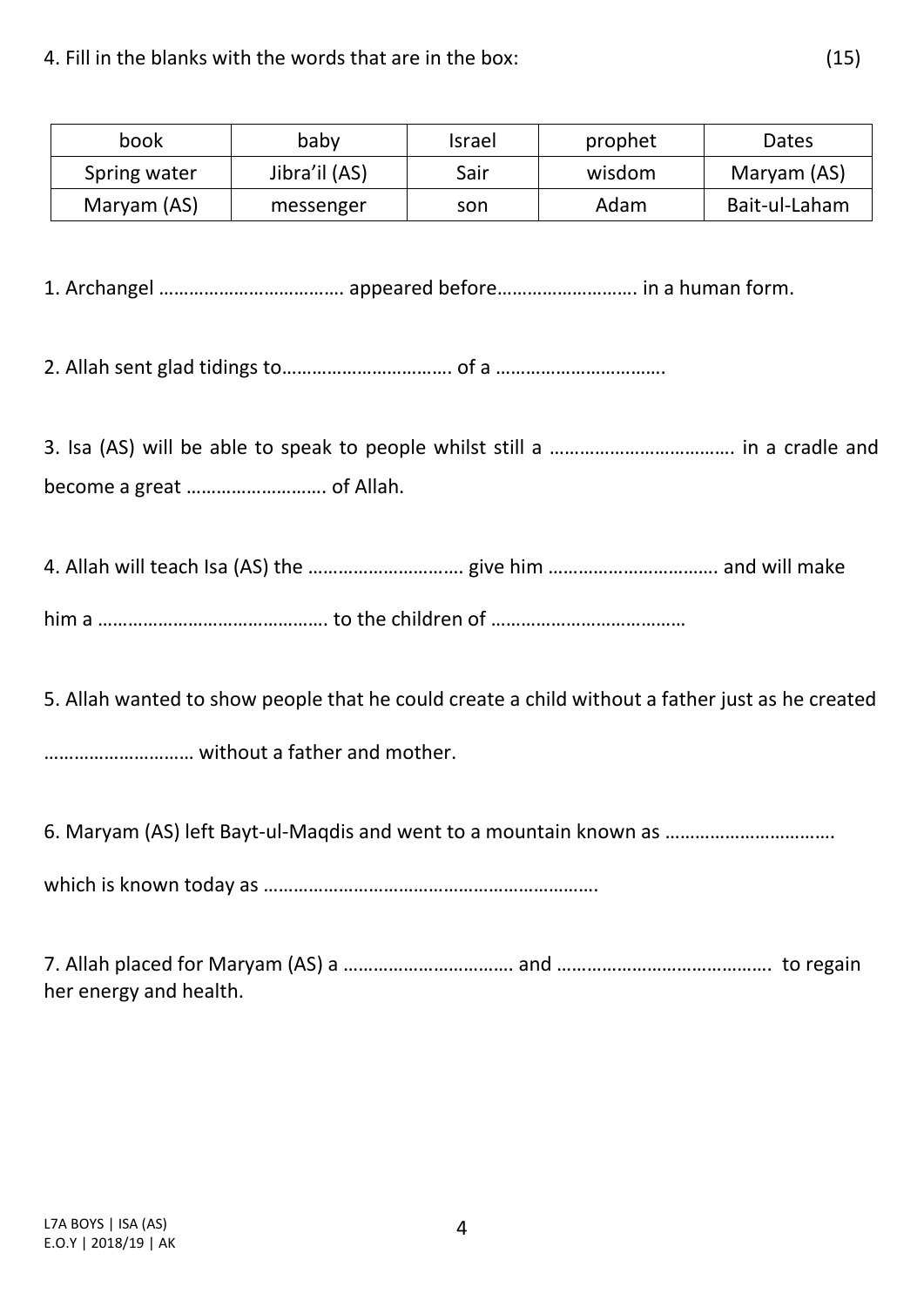### **Section B**

Answer the following questions.

1. Explain in detail of what Maryam (AS) did when the people asked her "How did you get this child?"  $(4)$ 

| 2. What did Isa (AS) say when he spoke to the people? List four points.<br>(4)                   |  |
|--------------------------------------------------------------------------------------------------|--|
|                                                                                                  |  |
|                                                                                                  |  |
|                                                                                                  |  |
| 3. What did the religious leaders and priests do to the book of Tawrah?<br>(2)                   |  |
|                                                                                                  |  |
| 4. Mention Three points of the message of Allah proclaimed by Isa (AS) to the Israelites.<br>(3) |  |
|                                                                                                  |  |
|                                                                                                  |  |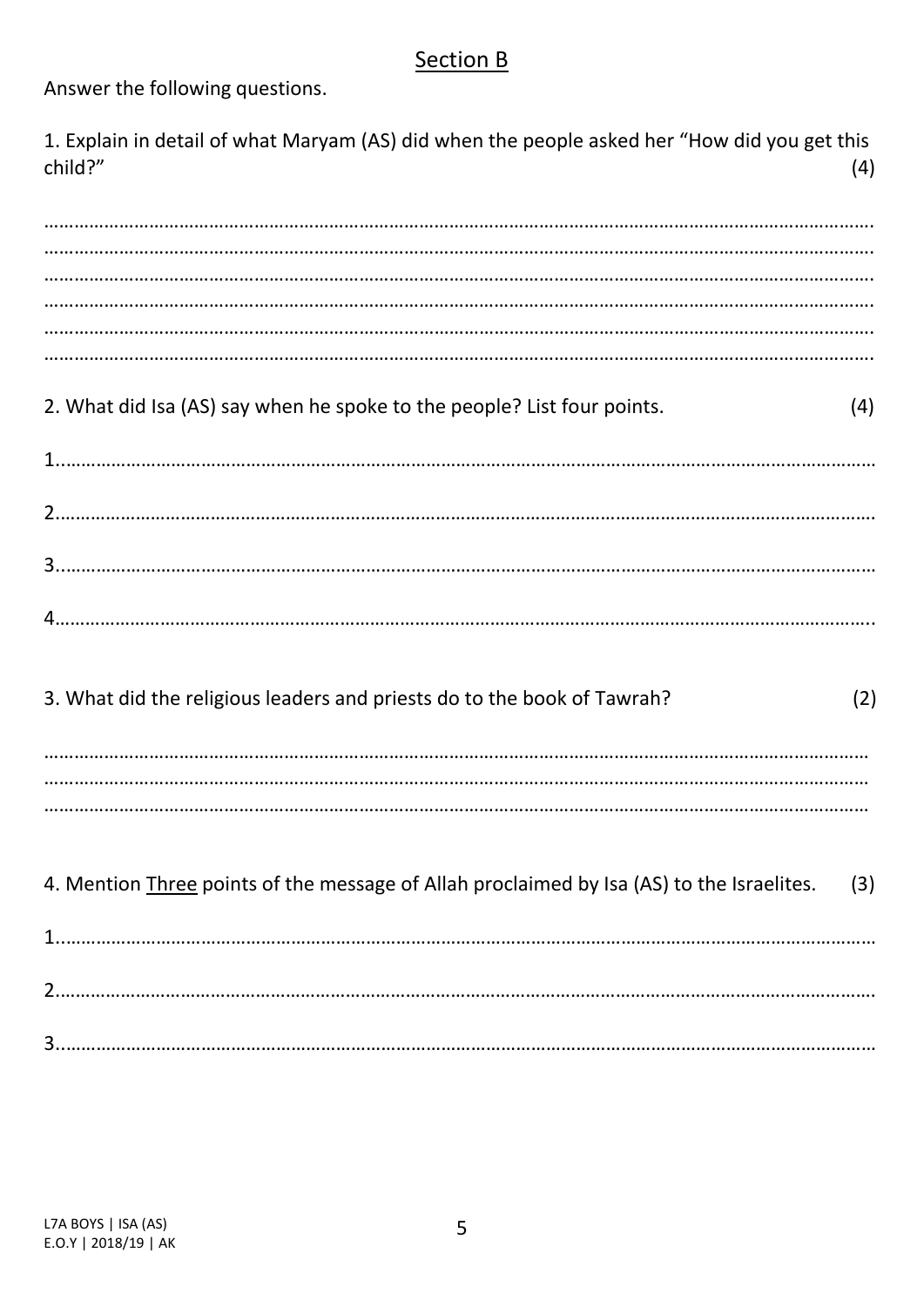| 5. List the Miracles of Isa (AS).                                                      | (6) |
|----------------------------------------------------------------------------------------|-----|
|                                                                                        |     |
|                                                                                        |     |
|                                                                                        |     |
|                                                                                        |     |
|                                                                                        |     |
|                                                                                        |     |
| 6. What was the glad-tidings Isa (AS) gave to the people of who was to come after him? | (2) |
| 7. Mostly what kind of people accepted the message of Allah brought by Isa (AS)?       | (2) |
| 8. Was Isa (AS) crucified? YES / NO. Explain your answer?                              | (3) |
|                                                                                        |     |
| 9. Which heaven is Isa (AS) currently in?                                              | (1) |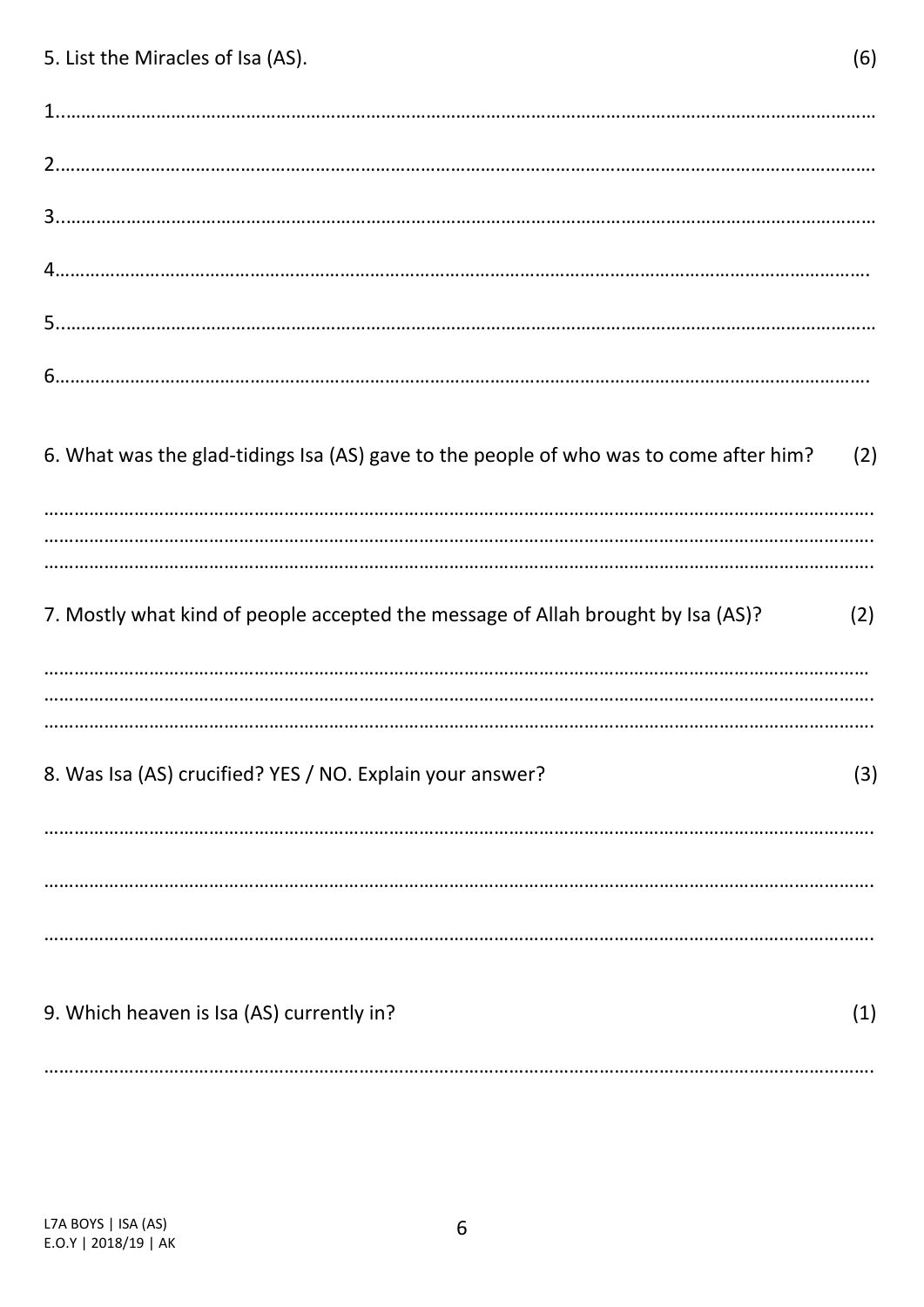|             | Signs of Qiyamah  | Correct<br>order |
|-------------|-------------------|------------------|
| a           | Imam Mahdi        | $\mathbf{1}$     |
| $\mathsf b$ | Death of Isa (AS) |                  |
| $\mathsf C$ | Yajuj and Majuj   |                  |
| d           | Descent of Isa    |                  |
| e           | Dajjal            |                  |

7. Match the boxes by drawing a line. (5)



L7A BOYS | ISA (AS) E.O.Y | 2018/19 | AK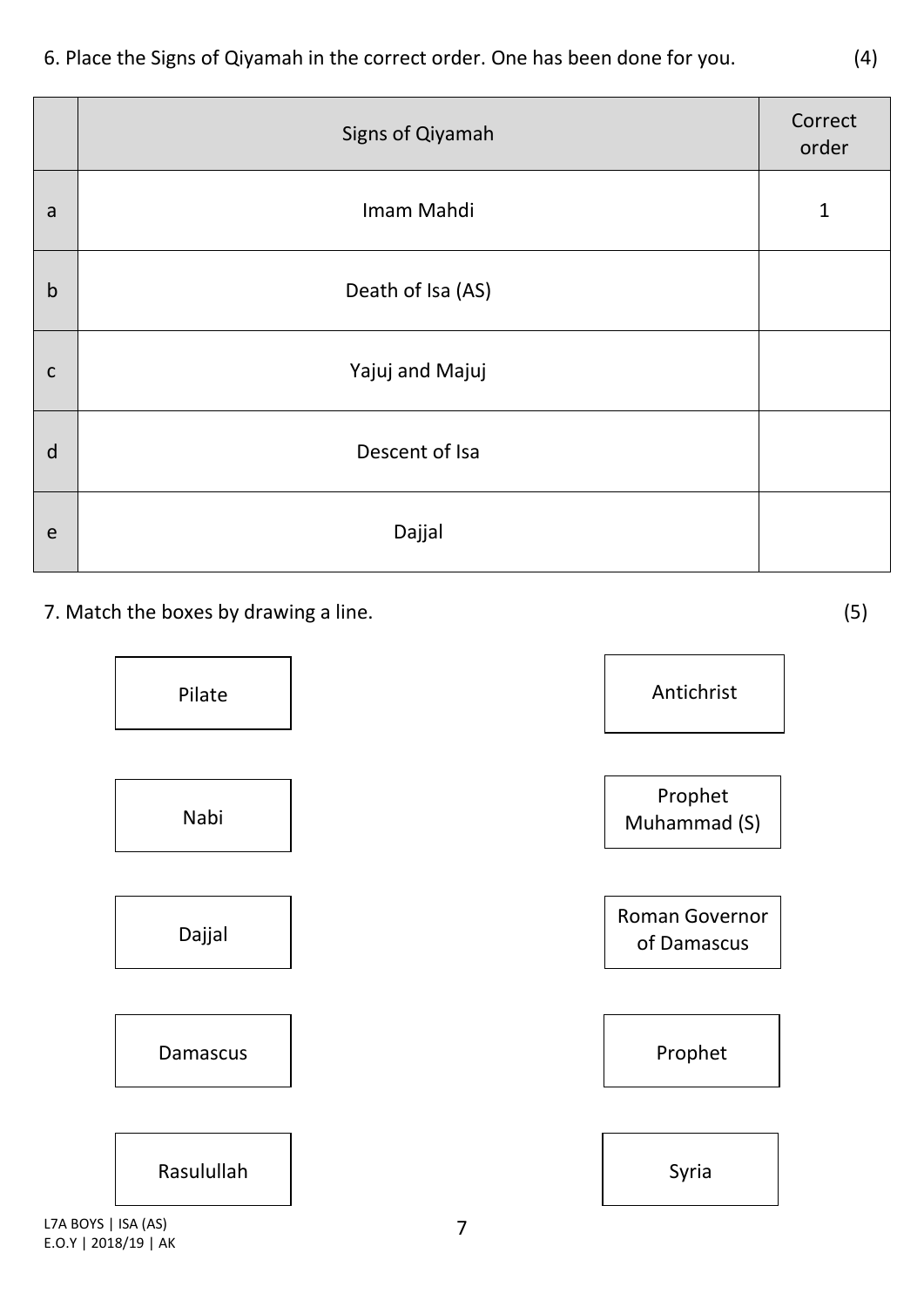#### Section C

- 1. Multiple Choice: Circle/ Tick the correct answer. (20)
	- a) Imam Mahdi will be a descendent of?
		- 1) Khadijah (RA)
		- 2) Fatimah (RA)
		- 3) Aishah (RA)
	- b) What will Imam Mahdi's name be?
		- 1) Ahmad
		- 2) Muhammad
		- 3) Al-Mahdi
	- c) What places will Imam Mahdi conquer?
		- 1) Damascus and Constantinople
		- 2) Damascus and Isfahan
		- 3) Iraq and Syria
	- d) On the Dajjal's forehead, every Muslim will be able to read the letters:
		- 1) Ra Kaf Fa
		- 2) Kaf Ra Fa
		- 3) Kaf Fa Ra
	- e) The Dajjal will travel with:
		- 1) Seven Thousand Jews
		- 2) Seventy Thousand Jews
		- 3) Seventy-Five Thousand Jews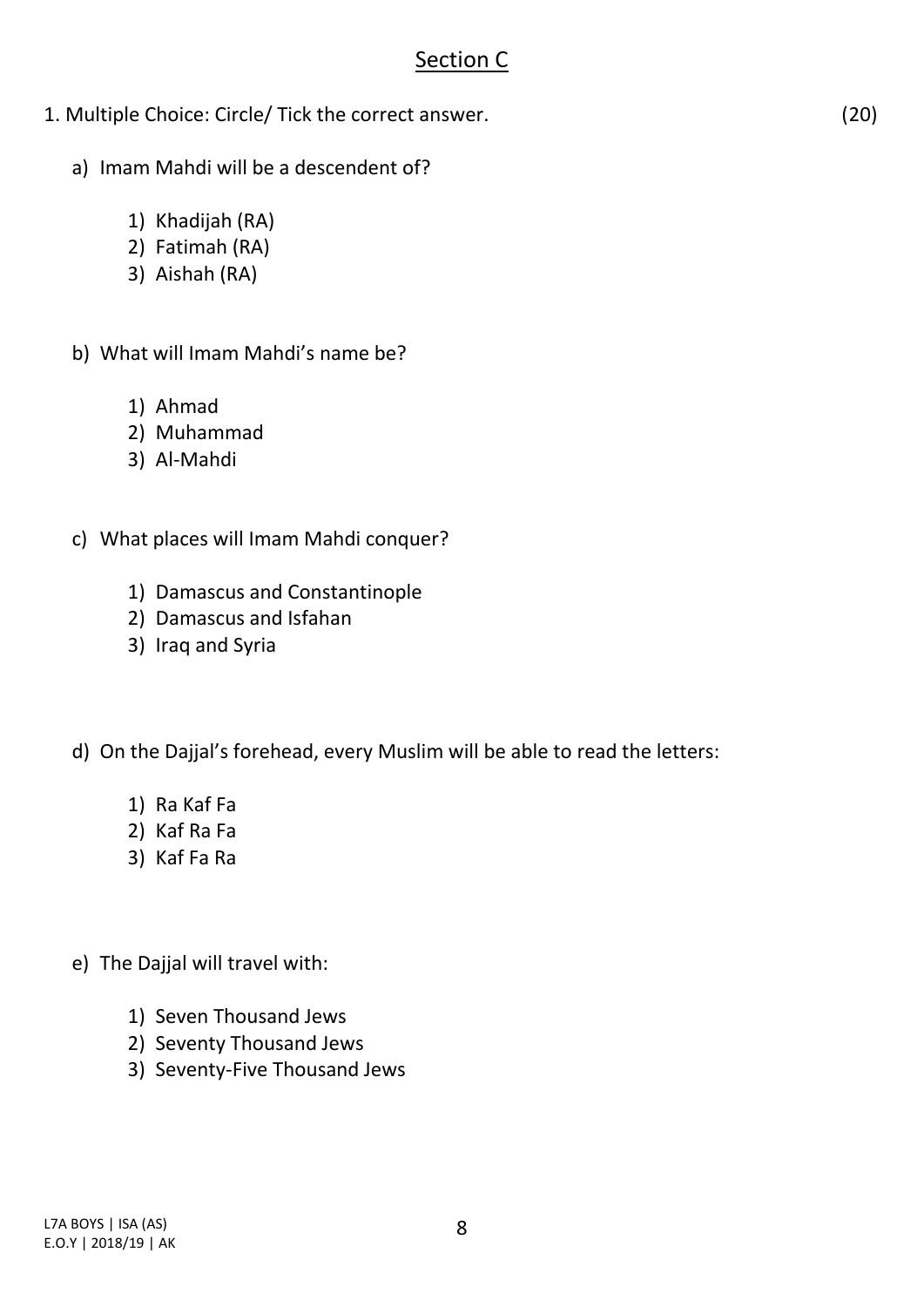- f) Which place will the Dajjal not be able to enter?
	- 1) Makkah and Jerusalem
	- 2) Madinah and Jerusalem
	- 3) Makkah and Madinah
- g) The Dajjal will trick people by:
	- 1) Reviving the dead, cause rain, cause fruit and provisions from barren lands
	- 2) Killing the Muslims, taking over everything from people
	- 3) Reviving the dead, healing the blind, leper, making birds out of clay alive
- h) Isa (AS) will descend from the sky at:
	- 1) Eastern Minaret of Jumma Masjid in Damascus
	- 2) Eastern Minaret of Jami Masjid in Damascus
	- 3) Eastern Minaret of Bayt-ul-Maqdis
- i) Dajjal will be killed near:
	- 1) Bab Laham
	- 2) Bab Ludd
	- 3) Bab Maqdis
- j) Isa (AS) and the Muslims will take protection from Yajuj Majuj at:
	- 1) Mount Nur
	- 2) Mount Tur
	- 3) Mount Hur